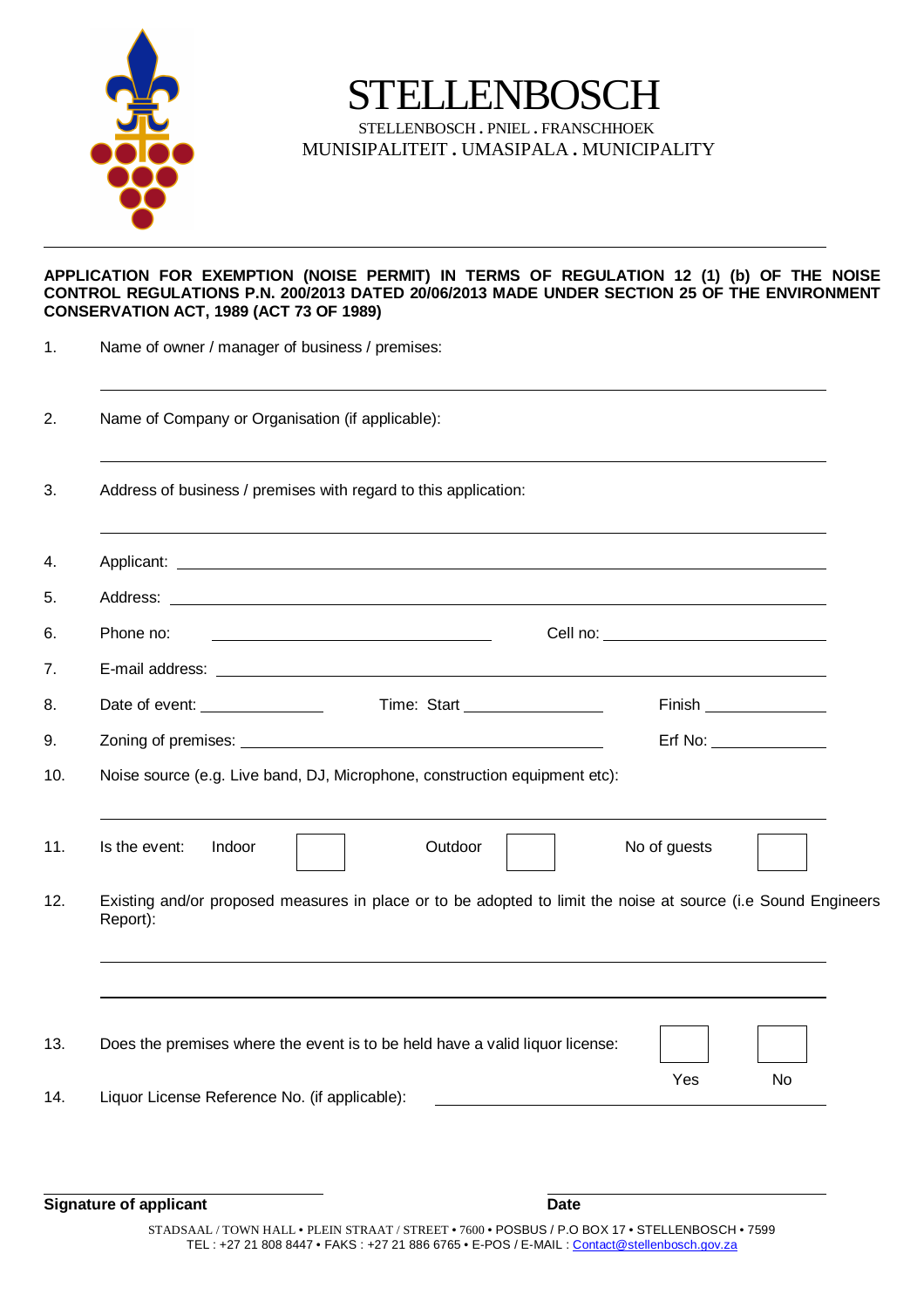Complete this portion of the application if your event is in a residential area and will affect others (neighbours. Attach additional page(s) if necessary.

| <b>Event Description</b> | Day of Week    | <b>Date</b>      |                                    | $\frac{10}{\text{Time of Event}}$ |
|--------------------------|----------------|------------------|------------------------------------|-----------------------------------|
| <b>NAME</b>              | <b>ADDRESS</b> | <b>TELEPHONE</b> | <b>AGREE OR</b><br><b>DISAGREE</b> | <b>SIGNATURE</b>                  |
|                          |                |                  |                                    |                                   |
|                          |                |                  |                                    |                                   |
|                          |                |                  |                                    |                                   |
|                          |                |                  |                                    |                                   |
|                          |                |                  |                                    |                                   |
|                          |                |                  |                                    |                                   |
|                          |                |                  |                                    |                                   |
|                          |                |                  |                                    |                                   |
|                          |                |                  |                                    |                                   |
|                          |                |                  |                                    |                                   |
|                          |                |                  |                                    |                                   |
|                          |                |                  |                                    |                                   |
|                          |                |                  |                                    |                                   |

I certify that the above signatures are valid and that they represent all affected properties within a 100 metre or 150 metre radius of the planned event.

**Signature of Applicant Date** 

**The following documentation must be submitted with this application:**